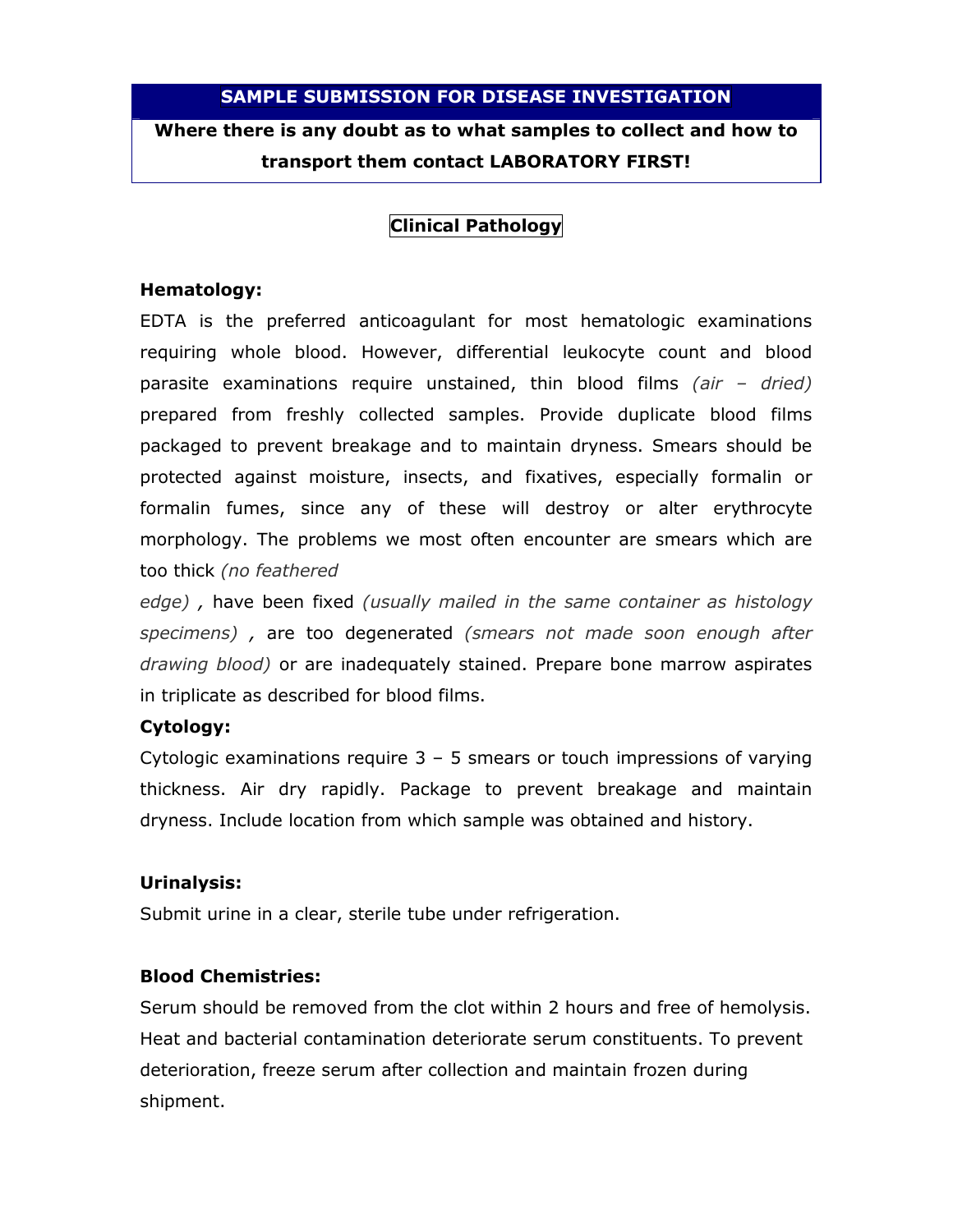## Serology

Collect blood samples in clear sterile tubes (Vacutainer tubes-PREFERABLY). Fill tubes 3/4 full and allow to stand at room temperature for a few hours to permit a solid clot to form and retract. It is recommended that the serum be removed and the sample refrigerated. If the serum is to be held, it should be frozen. Do not freeze whole blood or samples with the clot remaining. Many serological procedures require using live tissue cultures. Hemolyzed,

contaminated, or toxic samples cannot be used.

#### Specimen:

Fluids should be sent under refrigeration. Smears should be unstained, air dried, and unfixed. **DO NOT** use any form of fixative. **DO NOT** add oil or any other substance to ease smearing of aspirates since such materials interfere with the staining procedure. Be specific in requesting tests, e.g., kidney function, liver function, electrolytes, or ask for specific tests which are necessary for diagnosis. If only a small quantity of serum is submitted, ask for the tests in order of preference.

## Abortion Samples to Collect

### Bacteriology (Do NOT Freeze):

Lung, liver, kidney, placenta (Whirl-Pack bag) cotyledon / caruncle (placenta in separate bag)

Fetal stomach contents (Red Top Vacutainer tube)

Cervical mucus (Red Top Vacutainer tube)

Vaginal swab Culturette

### Serology:

Fetal heart blood or fetal thoracic fluid (Red Top Vacutainer tub)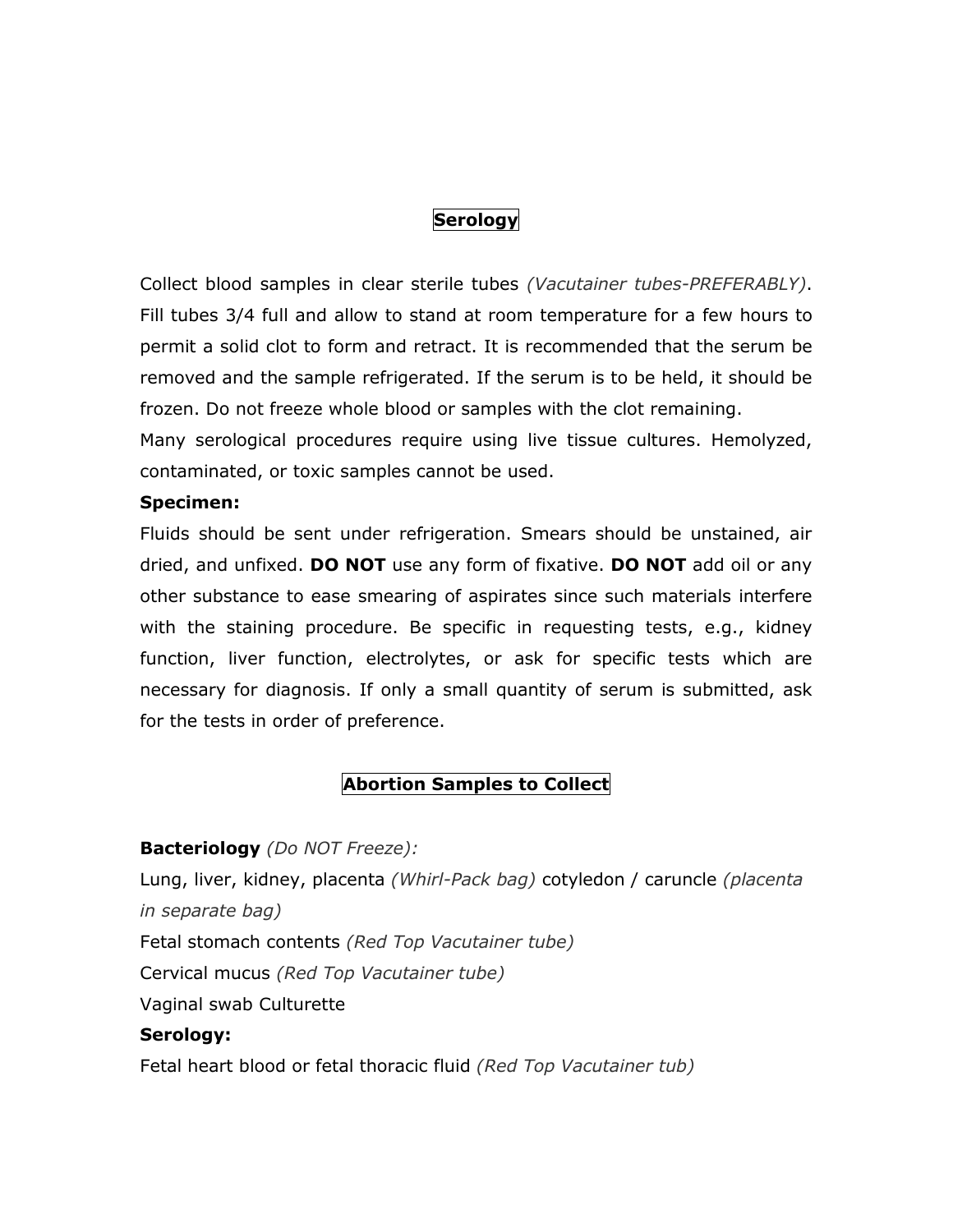Dam's sera at time of abortion and  $10 - 21$  days later (Red Top Vacutainer tube)

### Histopathology:

Placenta (chorioallantois and amnion), liver, kidney, adrenal, small intestine, lung, heart, thumus, brain (Buffered formalin jar)

## **Bacteriology**

Used correctly, microbiologic cultures can identify etiologic agent(s) and so contribute key information towards a diagnosis. However, improperly used microbiologic cultures can identify contaminants or overgrowing organisms and lead to erroneous diagnoses. Actual etiologic agents can be lost due to improper transport medium, improper transport environment, or improper preservative techniques. The value of microbiologic culture depends to a considerable degree on the care and skill with which cultures are taken, stored, and shipped to the laboratory.

### We offer the following guidelines to optimize these procedures:

1. Samples should be collected aseptically and placed in sterile plastic bags or heat sterilized containers. Seal tightly. Do not use chemically disinfected containers, or plastic gloves or sleeves.

2. Label all submissions with the location *(tissue)* and species of origin. The same bacterial species may be highly significant or a meaningless contaminant, depending on the tissue and/or species from which the sample was obtained. Also, depending on the tissue/species or origin, different culture requirements may be necessary to isolate and identify specific pathogens.

**3.** Always specify the tests you want done, and the pathogens you suspect, particularly in the case of specimens with normal bacterial flora (feces, intestinal contents, skin, or oral mucus membranes). If we don't know what you are looking for, we may not inoculate the proper media to find it.

4, It is best to collect other samples before opening the gastrointestinal tract. Tissue samples (lung, liver, spleen, kidney, etc.) should be 2 cm or larger to allow surface searing in the laboratory to reduce contaminants. Fecal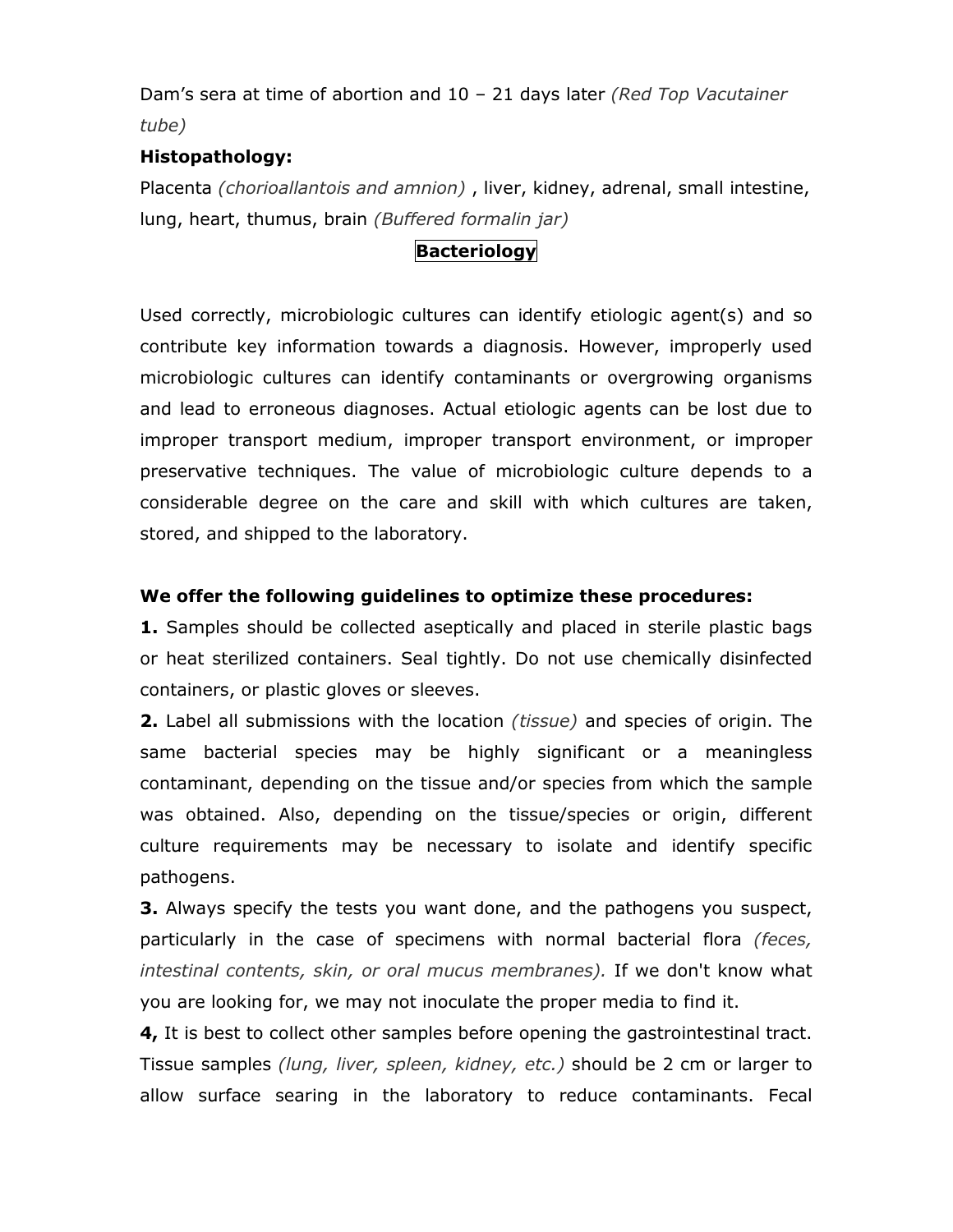samples should not be submitted in stoppered tubes, as fermentation will dislodge the stoppers.

5. Place each sample in a separate container. If the intestine is to be cultured, tie off both ends of a segment and place in a separate container.

**6.** Fluids for culture *(i.e., body cavities, pericardium, joints, etc.)* are best collected with a culturette or submitted in a sealed sterile tube or blood culture bottle. Fetal fluids (thoracic or peritoneal fluids, heart blood) to be examined for leptospiras should be submitted in a sealed sterile tube as soon as possible. Never submit fluids or other specimens in EDTA blood tubes, as EDTA is highly toxic to bacteria.

7.Milk samples should be submitted in screw–top tubes and frozen or placed on ice packs. Less than 1 ml is required for culture, and larger volumes are undesirable, if the samples are frozen. If an evaluation of somatic cell count is made, larger volumes  $(10 \text{ ml})$  of milk is required.

8. Specimens for isolation of anaerobic pathogens require special care. Anaerobic bacteria die in the presence of oxygen and should be shipped in an reduced container, such as anaerobic swab Cultures for Clostridium spp. in parenchymatous organs and intestines ordinarily provide little significant information concerning the cause of death if the samples are taken more than one hour after death.

**9.** Some specimens, such as porcine nasal swabs for Bordetella spp. isolation must be delivered to the laboratory within 12 hours of collection. Fastidious organisms such as Campylobacter spp. require special media for transport to the laboratory.

10. Keep specimens cold from the time they are collected until they arrive at the laboratory. Specimens should be shipped in insulated containers with a sufficient number of ice packs to last 48 hours. Specimens arriving in the laboratory in a decomposed state will not be processed. These tissues lead to meaningless or erroneous results.

11. For cases where bacteremia is suspected and blood culturing is requested, blood culture systems should be inoculated with the proper amount of blood collected aseptically. Single bottle blood culture systems are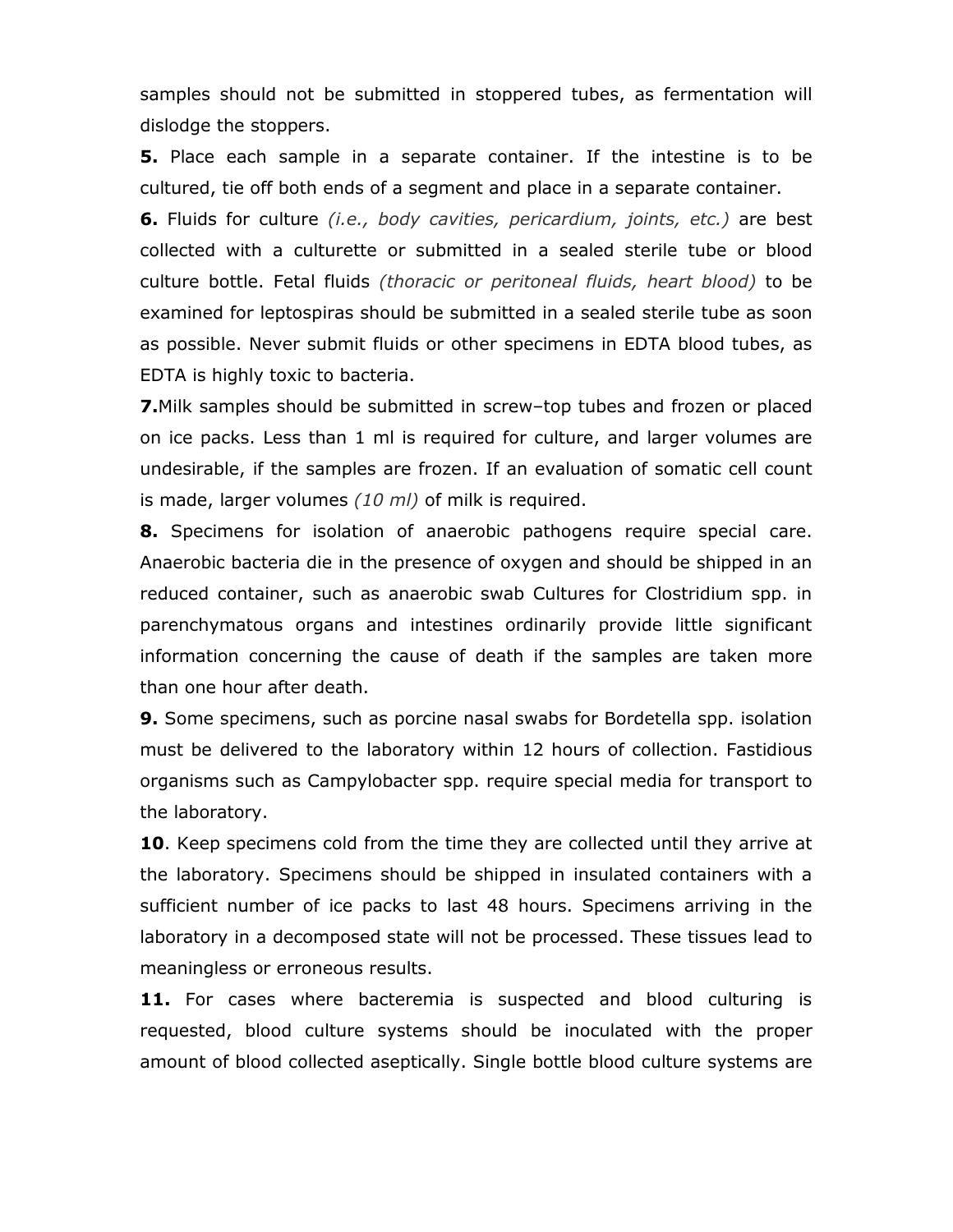recommended. Submit to the laboratory immediate in an insulated container with ice packs.

# Mycology

1. For dermatophyte cultures, the affected area of skin should be washed with 70% alcohol, scrapings taken from the active border areas and placed in a sterile container. The basal portion of several hairs should be plucked out with forceps and submitted as well.

2. Exudates or tissues for culture should be collected aseptically, refrigerated, and sent to the laboratory on ice packs. Hair and skin scrapings for dermatophyte isolation should be shipped dry at room temperature in a paper envelope.

**3.** Isolation and identification of some mycotic agents may require a minimum of 30 days.

# Histopathology

Histopathology continues to be a powerful, yet inexpensive part of veterinary diagnostics.

1. Specimens should represent typical lesions, including active margins and adjacent *(normal)* tissue, rather than lesion cores or curetted debris. Autolysis, freezing, mutilation (forceps crushing or tearing), or removal of small samples by electrocautery may make samples unsuitable for evaluation.

2. Multiple specimens (from different sites or types of lesions) should be identified individually by size, suture tags, or separate containers. Samples should be no thicker than 0.5 cm, to allow adequate fixation. Brain and eyes are exceptions; they should be fixed whole.

**3.** Nearly all diagnostic histopathology can begin with tissue fixed in 10% buffered neutral formalin.

### Formula: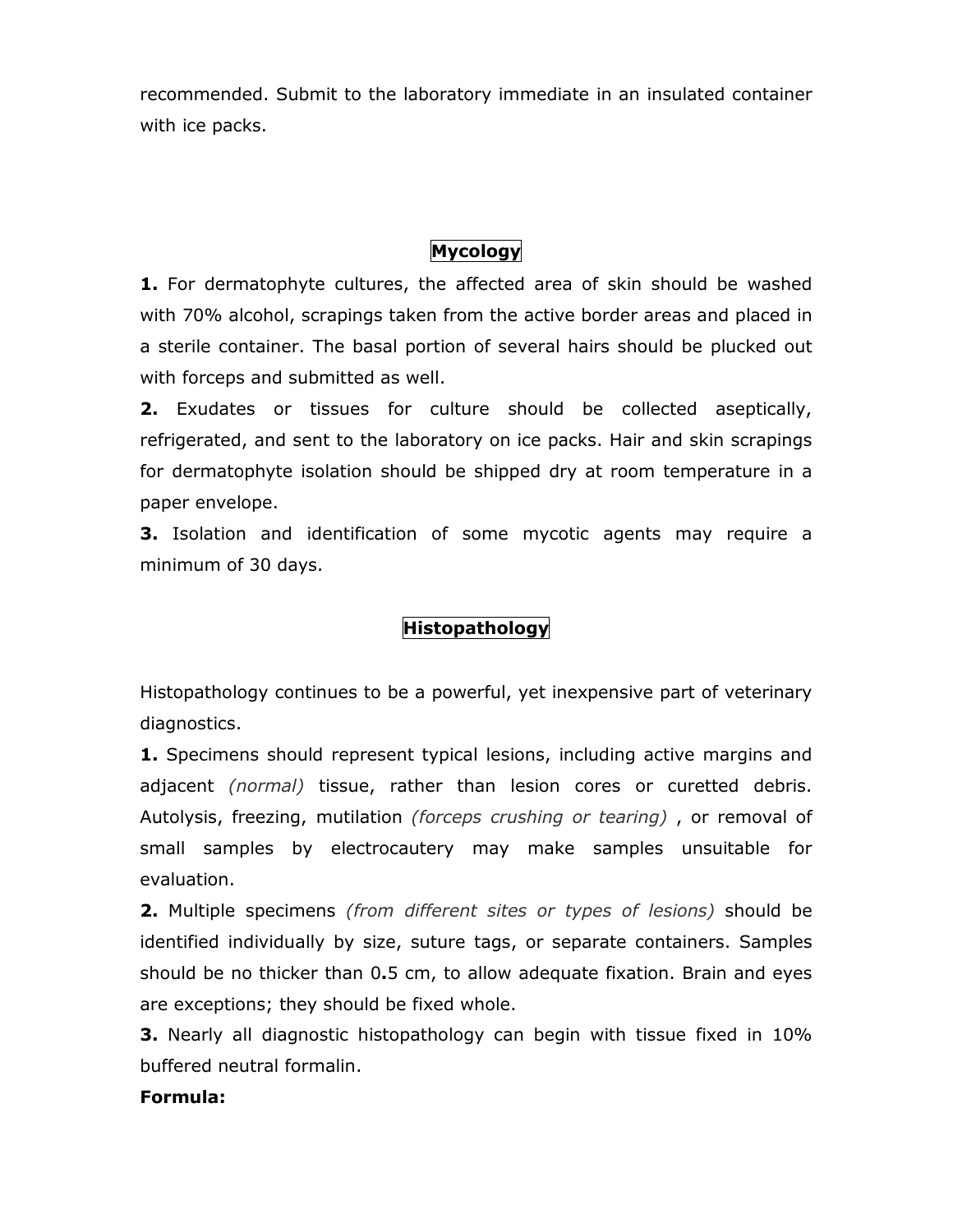37-40% formaldehyde

100 ml distilled water

900 ml sodium phosphate, monobasic

4.0 gm sodium phosphate

6.5 gm dibasic

Fixative volume should be 10 times specimen volume. After 12 – 24 hours, specimens can be transferred to just enough formalin to keep them moist during shipment. There is no need to pay for transport of excess fixative.

Formalin will freeze at low temperature, damaging the tissues. Adding 1 ml of ethanol to each 9 ml of 10% formalin will prevent such freezing.

4. Wide–mouth plastic bottles or Whirl – Paks are preferred containers.

**Do not use baby food jars.** Narrow – mouth bottles often have to be broken or cut to release fixed tissues. Do not send tissues in glass containers. Anticipate rough handling during shipment, and package accordingly. Most bottle lids will leak; if in doubt, tape the lid. Label container(s) adequately (owner, animal, veterinarian, site). Interpretation of histopathologic findings often hinges on complete clinical histories.

**5.** Submit specimens from all major organs, including brain, if in doubt about which tissues to collect or if there are no gross lesions.

6. Fresh tissue, handled gently and fixed adequately in 10% buffered neutral formalin will yield excellent results. Some pathologists, however, have advocated using Bouin's fixative for endometrial and endocrine specimens. The advantages, in our opinion, of Bouin's do not outweigh the disadvantages of extra reagents and processing steps. Tissues should be fixed in Bouin's no longer than 18 hours, or they become hard and brittle. Specimens must be washed  $4 - 6$  hours in several changes of alcohol to remove any picric acid (yellow), then stored/shipped in 70% alcohol. Over fixation with Bouin's results in poor histologic staining.

7. Duplicate glass slides of specimens can be prepared for practitioner's use and files.

# Parasitology

Fecal samples should be mailed in plastic bags or other water – tight containers. If the samples reach the laboratory in three days, no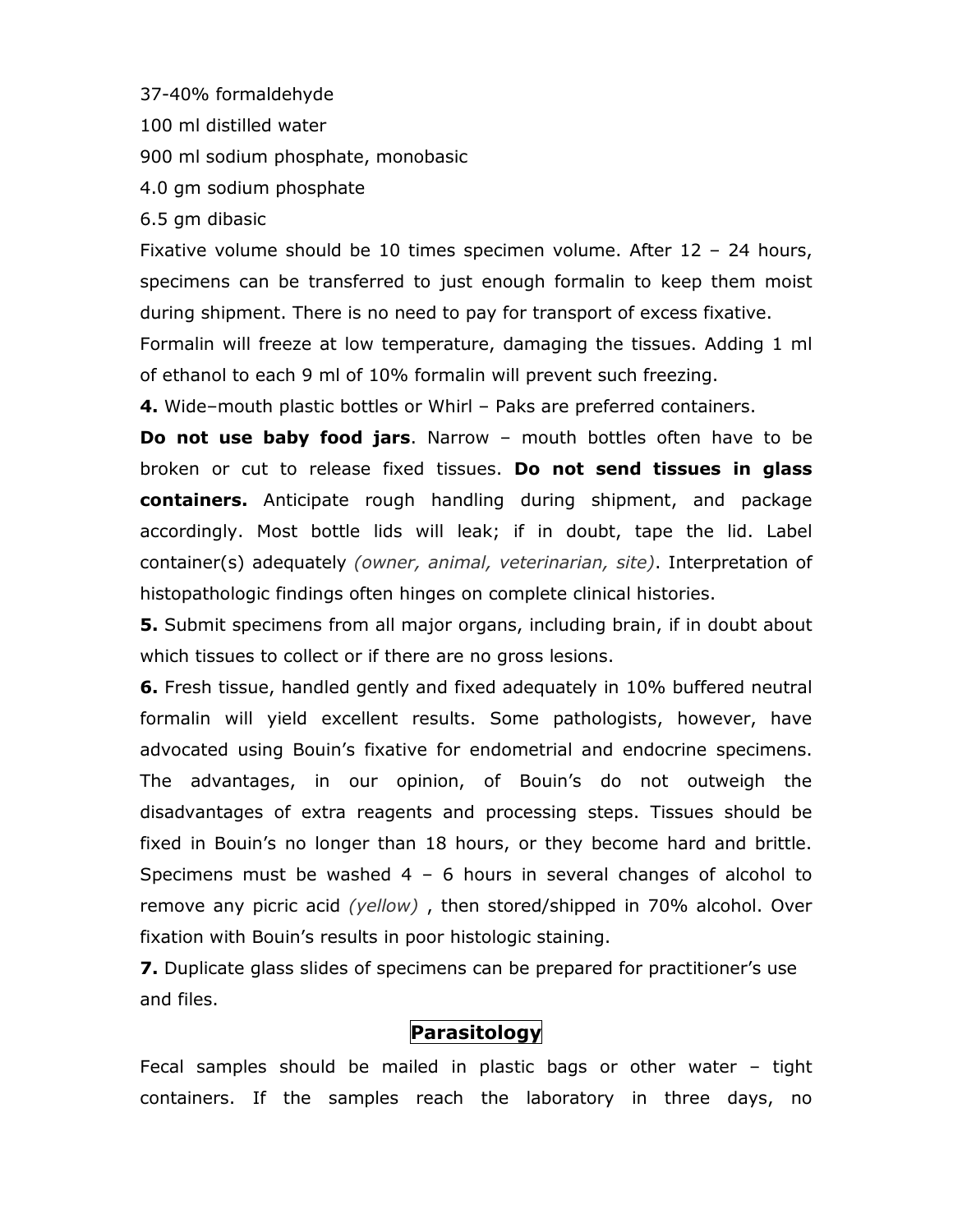preservatives need to be used. However, some of the ova may hatch during this time unless air is excluded from the container. The recommended method is to place the fecal sample in  $10 - 15$  volumes of  $10\%$  formalin *(the* same concentration as for submitting histopathology samples) or, if coccidia are suspected, place the feces in 2.5% potassium dichromate solution. If special procedures such as the Baermann technique to find Strongyloides spp. or lungworm larvae are needed, they should be requested. If examination for intestinal protozoa other than coccidia (particularly Giardia spp. or amoebae) is requested, the sample should be fixed and shipped using sodium acetate – acetic acid – formalin  $(SAF)$  fixative. The fixative also preserves helminth eggs. The SAF solution is prepared as follows:

Sodium acetate 1.5 g Acetic acid, glacial 2.0 ml Formaldehyde solution (40%) 4.0 ml Water 92.5 ml

#### TOTAL 100.0 ml SAF fixative.

Mix one volume of feces with at least three volumes of SAF fixative. Shake container well to ensure complete dispersal of specimen.

#### Parasite Specimens:

Gross specimens require fixation and preservation prior to mailing. Trematodes and cestodes that are recovered at necropsy or passed in the feces should be placed in tap water, kept overnight in a refrigerator, and then fixed and stored in 10% formalin. Nematodes should be fixed, preferably in 70% ethanol, but can also be fixed in 10% formalin.

Most nematodes from domestic animals can be easily identified, but if nematodes are from exotic or wild animals, special fixation is needed. The best method is to heat 70% ethanol to about 60 degrees Celsius, drop the parasites into the hot alcohol one by one, and remove them as soon as they are fixed in an extended position. They should then be placed in fresh 70% alcohol for mailing.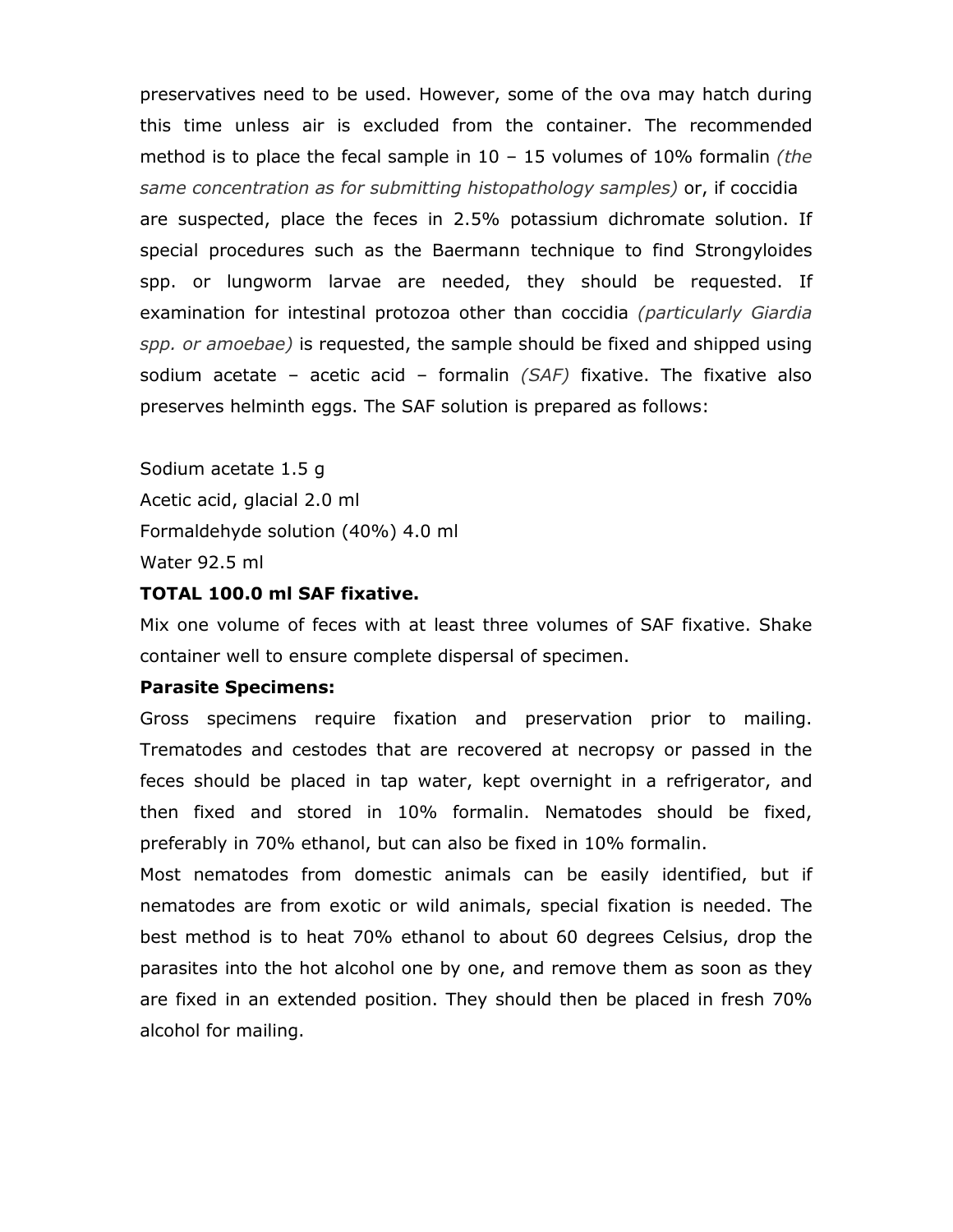Blood specimens for examination for microfilaria (Knott's test) should be fixed in at least 10 volumes of 2% formalin. Serum  $(1 \text{ ml})$  should be sent for the occult heartworm antigen test.

Ectoparasites should be fixed and submitted in 70% alcohol. Skin scrapings may be sent on slides if a coverslip is sealed to the slides with clear nail polish or similar material. Be sure there is enough oil under the coverslip so that the material will not dry out in transit. Send more than one slide if possible. In addition, submit a scraping from the same area the parasites were found. Take scrapings from the edges of lesions and try to squeeze the skin while scraping to bring mites to the surface. A good, deep scraping is indicated by the presence of red cells. Submit in 70% alcohol.

# Where there is any doubt as to what samples to collect and how to transport them contact LABORATORY FIRST!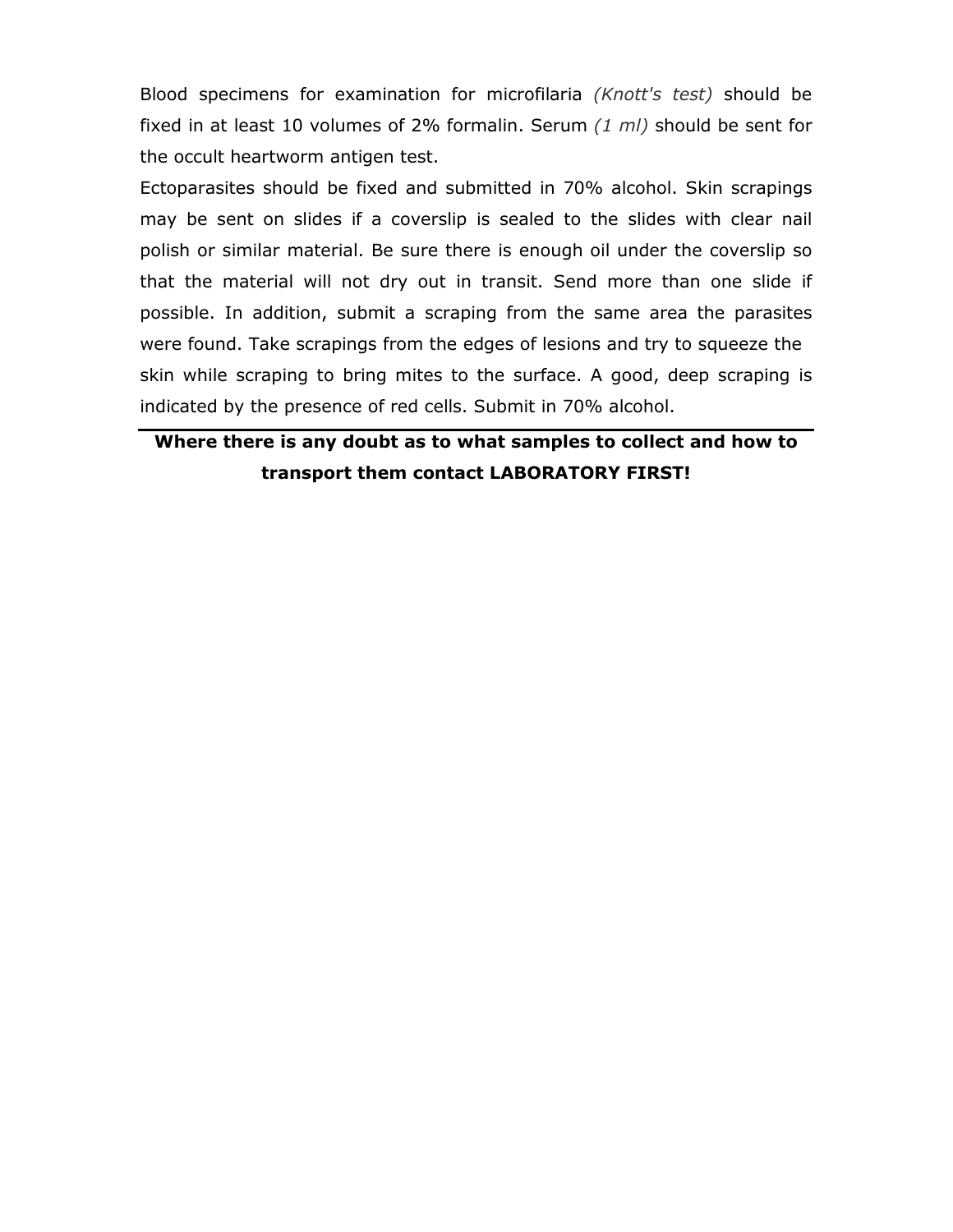# SAMPLES TO BE SUBMITTED-DISEASE / DISCIPLINE WISE

| Sr.                     | <b>Disease</b>          | <b>Specimen</b>            | <b>Discipline</b> |
|-------------------------|-------------------------|----------------------------|-------------------|
| No.                     |                         |                            |                   |
| $\mathbf{1}$            | Actinomycosis/          | abscess material           | Bacteriology      |
|                         | <b>Actinobacillosis</b> | fixed abscess lesion       | Histology         |
|                         |                         |                            |                   |
| $\overline{2}$          | <b>Anthrax</b>          | Peripheral blood, Piece of | Bacteriology      |
|                         |                         | Ear                        |                   |
| 3                       | <b>Black Leg</b>        | fresh skeletal muscle      | Bacteriology      |
|                         | /Malignant Edema        | fixed skeletal muscle      | Histology         |
|                         |                         |                            |                   |
| $\overline{\mathbf{4}}$ | <b>Bluetongue</b>       | 10 ml heparinized          | Virology          |
|                         |                         | blood (Green top           |                   |
|                         |                         | tubes)                     |                   |
|                         |                         | Serum                      | Serology          |
|                         |                         | (CF, SN, ELISA)            |                   |
| 5                       | <b>Border Disease</b>   | Dam:rectal, nasal          | Virology          |
|                         | (BD/BVD)                | swabs, whole blood         |                   |
|                         |                         | (heparinized               |                   |
|                         |                         | preferred), serum          |                   |
|                         |                         | Lamb: 1/2 fresh brain,     |                   |
|                         |                         | spinal cord,               | Virology          |
|                         |                         | CSF, serum                 |                   |
|                         |                         | 1/2 fixed brain, spinal    |                   |
|                         |                         | cord                       | Histology         |
|                         |                         |                            |                   |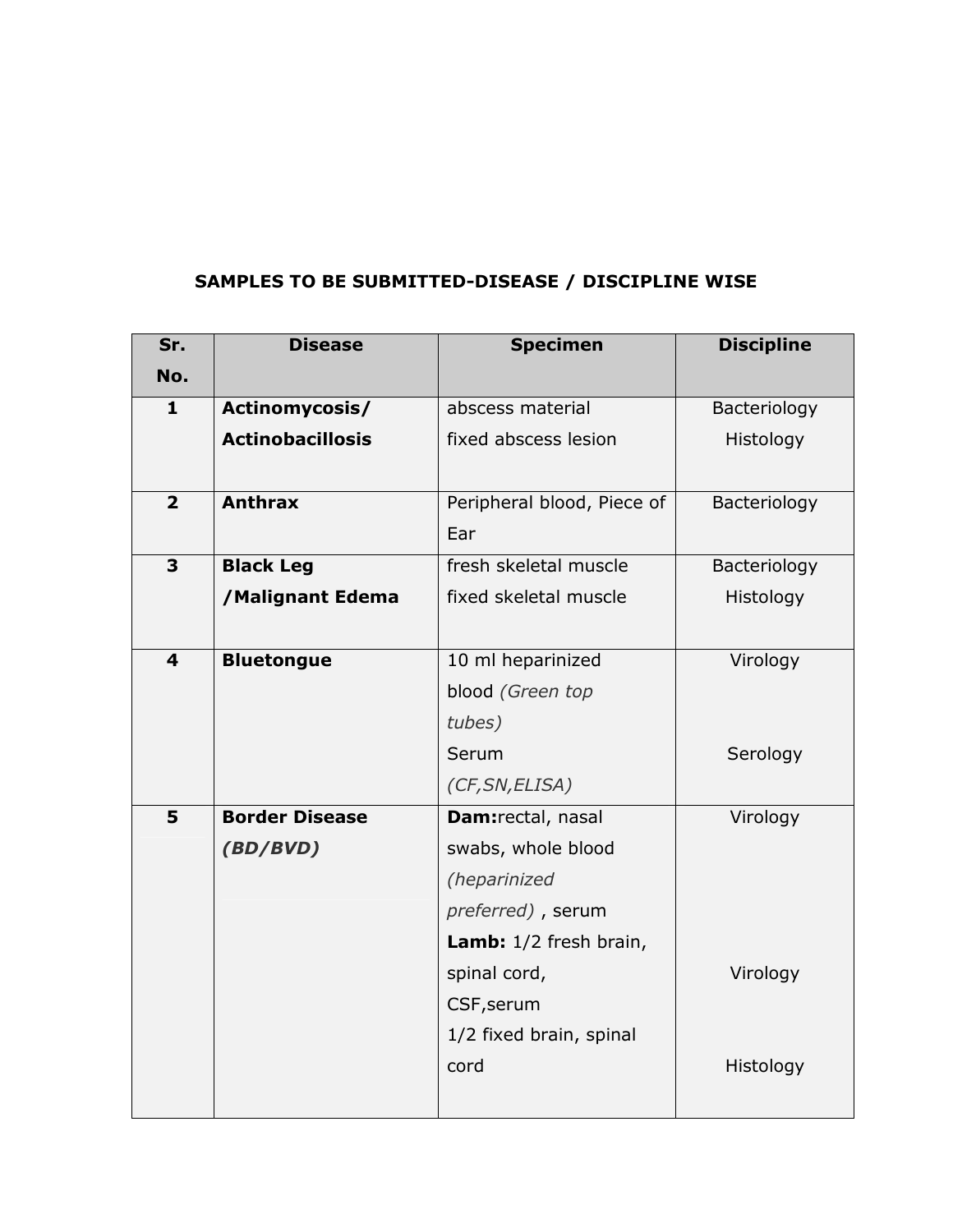| 6                       | <b>Brucellosis</b>            | heparinized blood           | Bacteriology |
|-------------------------|-------------------------------|-----------------------------|--------------|
|                         | <b>Livestock</b>              | Serum                       | Serology     |
|                         | <b>Ovine</b>                  |                             |              |
|                         |                               |                             |              |
|                         |                               |                             |              |
| $\overline{\mathbf{z}}$ | <b>Canine Distemper</b>       | fixed brain, lung,          | Histology    |
|                         |                               | urinary bladder,            |              |
|                         |                               | stomach, liver, kidney      |              |
| 8                       | <b>Caprine Contagious</b>     | fixed brain, synovial       | Histology    |
|                         | <b>Arthritis/Encephalitis</b> | membrane, lung,             |              |
|                         |                               | mammary gland               |              |
|                         |                               | serum                       | Serology     |
|                         |                               |                             |              |
| 9                       | <b>Coccidiosis</b>            | feces, intestine smears     | Parasitology |
|                         |                               | fixed duodenum,             | Histology    |
|                         |                               | jejunum, ileum, and         |              |
|                         |                               | colon                       |              |
| 10                      | <b>Colibacillosis</b>         | fresh duodenum,             | Bacteriology |
|                         | <b>Mammalian</b>              | jejunum and ileum           | Histology    |
|                         |                               | fixed duodenum,             |              |
|                         | <b>Avian</b>                  | jejunum, ileum, colon       | Bacteriology |
|                         |                               |                             | Histology    |
|                         |                               | fresh liver, air sac swab   |              |
|                         |                               | fixed liver, spleen, air    |              |
|                         |                               | sac                         |              |
| 11                      | <b>Contagious Ecthyma</b>     | fresh skin scrapings and    | Virology     |
|                         | (sore mouth, ORF)             | crusts, vesicular           |              |
|                         |                               | fluid, serum                | Histology    |
|                         |                               | fixed biopsy                |              |
| 12                      | <b>Dirofilariasis</b>         | Whole Blood/in EDTA         | Parasitology |
|                         | (canine, feline               |                             |              |
|                         | <b>Dirofilaria</b>            |                             |              |
|                         |                               |                             |              |
|                         | <i>immitis infection)</i>     |                             |              |
| 13                      | <b>Equine Infectious</b>      | fixed heart, liver, kidney, | Histology    |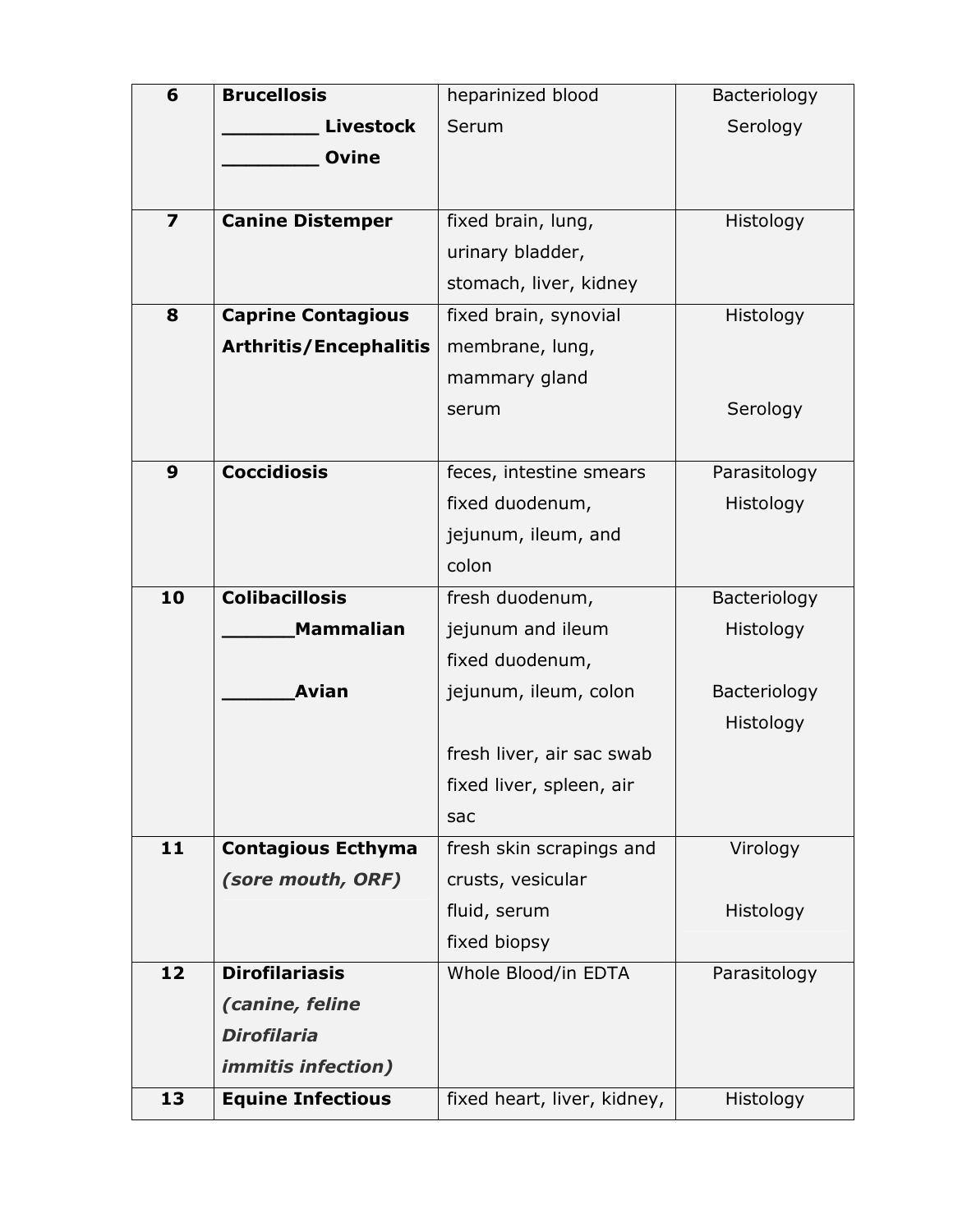|    | <b>Anemia</b>          | spleen                     | Serology     |
|----|------------------------|----------------------------|--------------|
|    |                        | serum                      |              |
| 14 | <b>FMD</b>             | vesicular fluid, tongue    | Virology     |
|    |                        | lesion                     | Serology     |
|    |                        | serum                      |              |
| 15 | <b>Johne's Disease</b> | fresh feces, ileum, spiral | Bacteriology |
|    |                        | colon, regional            |              |
|    |                        | mesenteric lymph node      |              |
|    |                        | fixed ileum, spiral        | Histology    |
|    |                        | colon, regional            |              |
|    |                        | mesenteric lymph node      |              |
|    |                        | serum                      | Serology     |
|    |                        | milk                       | Serology     |
| 16 | <b>Mastitis</b>        | fresh milk; use proper     | Bacteriology |
|    |                        | sample container half full |              |
|    |                        | or less.                   |              |
| 17 | <b>PPR</b>             | Illium, Mesenteric Lymph   | Virology     |
|    |                        | nodes (MLN), tongue        |              |
|    |                        | lesions                    |              |
|    |                        | fixed ileum, spiral colon, | Histology    |
|    |                        | <b>MLN</b>                 |              |
| 18 | <b>Rabies</b>          | fresh brain                | Virology     |
|    |                        |                            |              |
| 19 | <b>Salmonellosis</b>   | fresh lung, liver,         | Bacteriology |
|    |                        | jejunum, ileum,            |              |
|    |                        | mesenteric lymph node,     |              |
|    |                        | colon, colonic             |              |
|    |                        | lymph node, kidney,        |              |
|    |                        | spleen                     |              |
|    |                        | fixed lung, liver,         | Histology    |
|    |                        | duodenum, jejunum,         |              |
|    |                        | ileum, colon, kidney,      |              |
|    |                        | spleen, lymph nodes        |              |